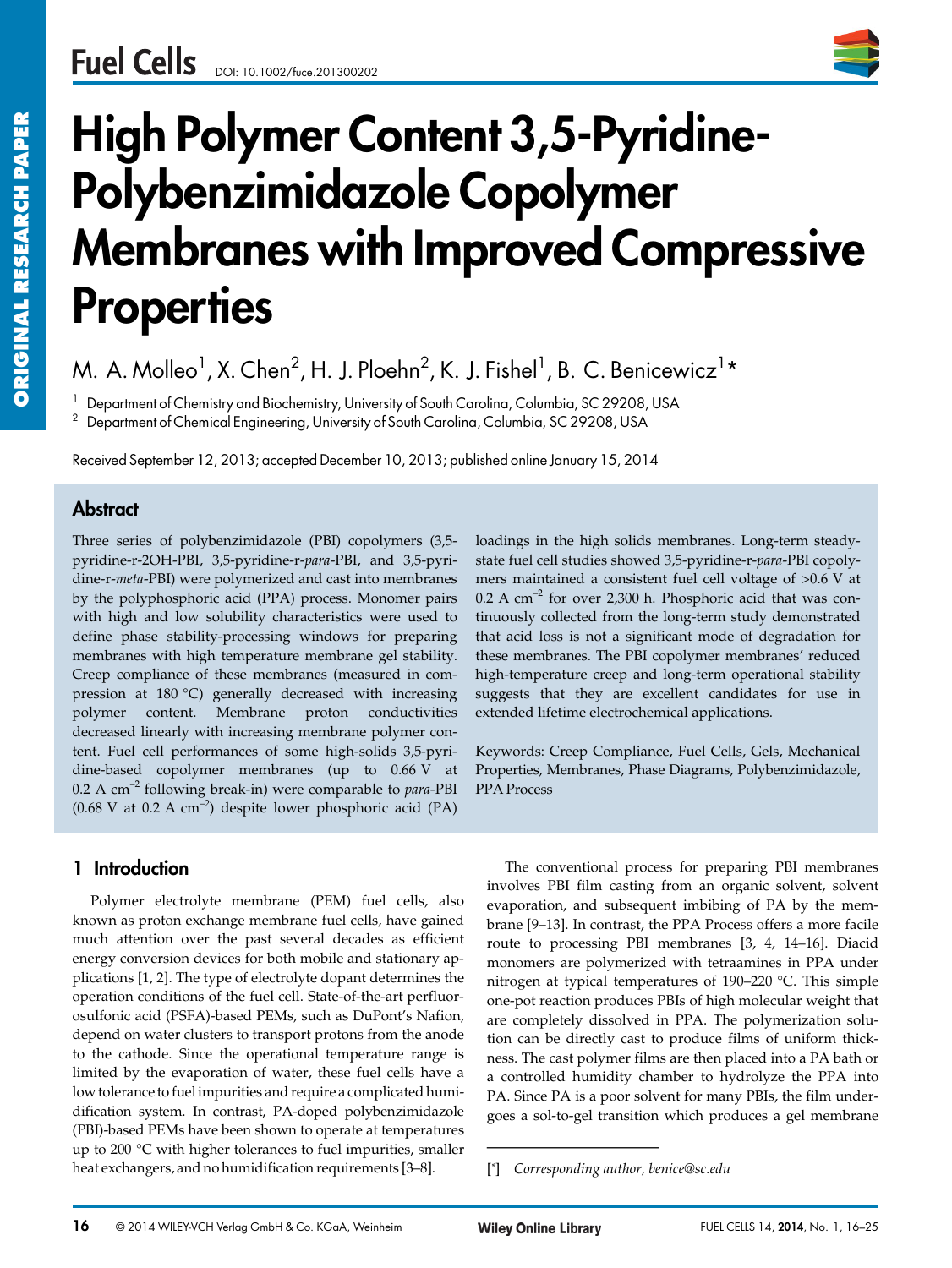fully imbibed with PA. This produces a Type 3 Flory gel, one with polymer networks formed by physical aggregation of polymer chains [17]. Excess water and PA generated through the hydrolysis process are drained from the membranes prior to characterization and use.

Both the PA content and the membrane morphology are influenced by the membrane processing technique. Membranes processed conventionally from organic solvents and subsequently imbibed with PA tend to contain less PA than those cast from the PPA Process. Additionally, a comparative study of the two casting techniques showed that two *meta*-PBI membranes with similar PA content had different proton conductivities [18]. The PPA Process generated a membrane with a higher conductivity,  $0.13 S \text{ cm}^{-1}$ , compared with  $0.048$  S cm<sup>-1</sup> from a conventionally cast membrane. Because these two membranes had the same chemical composition (polymer type, molecular weight, and PA content), this demonstrated that the casting technique plays a fundamental role in the determination of the membrane properties.

Studies over the last decade have shown that PBI membranes have outstanding fuel cell performance [16, 19, 20]. Fuel cells employing poly(2,2′-(1,4-phenylene)5,5′-bibenzimidazole) (*para*-PBI) cast from the PPA Process has been shown to operate for over 15,000 h under steady-state conditions ( $>0.6$  V at 0.2 A cm<sup>-2</sup>) [5]. However, little is known about the membrane's resistance to long-term degradation modes including polymer creep and membrane thinning, which can result in gas crossover, voltage degradation, and the eventual quenching of the fuel cell. For stationary fuel cell applications, the Department of Energy has an operational target of 40,000 h for 2014 [21]. To reach this goal, enhancement of the mechanical properties of PBI membranes is of great importance to prevent membrane creep and enhance the fuel cell lifetimes. One study investigated the mechanical properties of a low polymer content PBI-based MEA at 180 °C [22] and confirmed that the contact stress in the MEA decreased with time. Initial creep and compression properties of commercially available Nafion membranes at elevated temperatures (70–90 °C) have been documented; however, these waterbased membranes have inherent mechanical issues at elevated temperatures due to dehydration of the polymer matrix [23–25]. Studies on the high temperature creep properties in compression have not been reported for PBI membranes, despite the importance of such properties for long-term fuel cell operation.

New approaches to improving the long-term mechanical properties of PBI membranes are needed which are cost effective and compatible with the manufacturing processes that have been developed for these unique membrane materials. One way to improve the mechanical properties of PBI membranes may be to increase the polymer content of the gel membrane. However, the processability of the PBI/PPA solution into a film is limited by the solubility of the polymer and viscosity of the solution. If the polymer content increases beyond a critical point, the solution becomes unprocessable because (1) not all of the polymer can be dissolved in the PPA solution, and/or (2) the solution becomes too viscous to cast into a membrane. *para*-PBI, for example, can only be cast with a polymer content up to approximately 5 wt.%. This limitation can be circumvented by synthesizing functionalized PBI polymers made from more soluble monomers. Increasing polymer solubility enables film casting from more concentrated solutions, leading to membranes with higher polymer content.

A wide variety of soluble PBIs, prepared via the PPA Process, have been investigated as candidates for high temperature fuel cell membranes [19]. Functionalized polybenzimidazoles, such as dihydroxy-PBI (2OH-PBI), were shown to improve proton transport and thermal stability of the gel membrane [4]. Figure 1 compares the relative solubility and gel stability of four common functionalized PBIs. Dihydroxy-PBI has a unique network of phosphate branches and crosslinks that both lowers the solubility of the polymer in PPA and increases its chemical stability (inferred from its poor solubility in concentrated sulfuric acid). Pyridine-based polybenzimidazoles (py-PBI) have been investigated because of their higher solubility in polyphosphoric acid (PPA), which was attributed to their higher concentration of basic sites (imidazole and imine groups) [26]. Additionally, PBI monomers that have *meta*-oriented constituents are generally more soluble than *para*-oriented PBIs due to their improved backbone flexibility. This increased solubility of the PBIs only has minor effects on the thermal stability of the PBI itself, retaining degradation temperatures above 350 °C. However, increasing the solubility of the PBIs has been shown to decrease the gel stability of the film at elevated temperatures. Our previous research has shown that 3,5-pyridine-PBI is too soluble in PA to form a stable gel membrane at room temperature [26].

Our prior work thus shows a fundamental limitation of PBI homopolymers for preparing gel membranes (Figure 1). Increasing monomer solubility leads to higher membrane polymer content, but it has a negative impact on membrane thermal stability. In this work, we report the synthesis of novel PBI copolymers for membranes with high polymer content as well as high gel thermal stability. Specifically, we prepared three sets of copolymers by the PPA Process: 3,5-pyridine-r-



Fig. 1 Comparison of PBI polymer chemistries – and their relative, qualitative impact on gel thermal stability and polymer solubility in PPA and PA.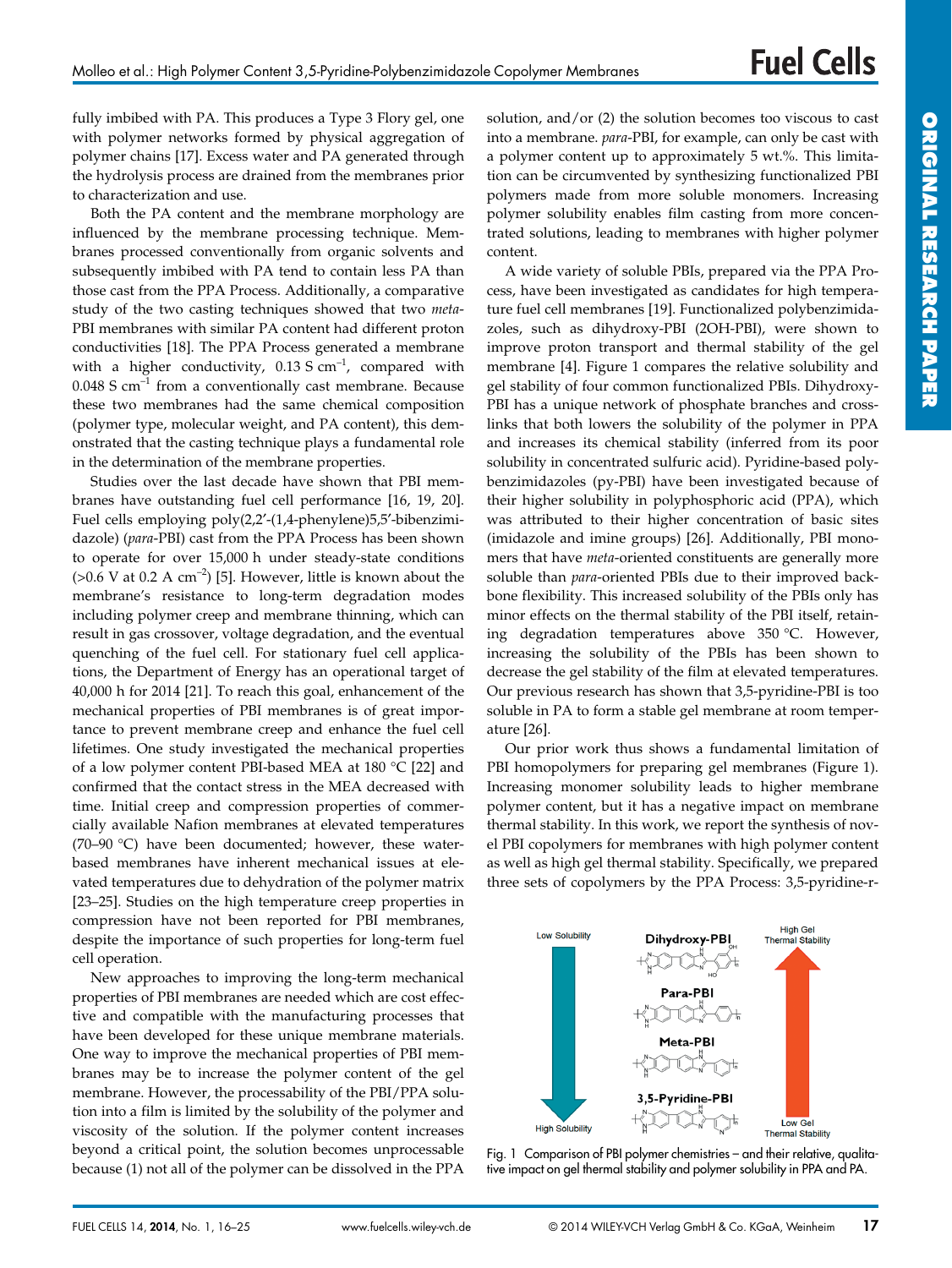2OH-PBI, 3,5-pyridine-r-*para*-PBI, and 3,5-pyridine-r-*meta*-PBI copolymers. The highly soluble 3,5-pyridine moiety was used to impart higher polymer solubility in PPA, and therefore, higher polymer content in the membranes. Thus, copolymerizations of 3,5-pyridinedicarboxylic acid and TAB with dihydroxyterephthalic acid, terephthalic acid, and isophthalic acid were conducted to explore the relative solubilities and gel membrane stabilities. Membranes with higher polymer solids than previous work were prepared and characterized with regard to fuel cell performance as well as creep under compressive stress at high temperature. The current study reports the relationships between PBI chemical structure and membrane composition with the fundamental properties of gel stability, membrane conductivity, mechanical properties, and fuel cell performance.

## **2 Experimental**

#### *2.1 Chemicals*

3,5-Pyridinedicarboxylic acid was purchased from Acros Chemical, TCI America, and Yongyi Chemicals Group Co., Ltd (∼98% purity) and purified by recrystallization from a 1:10 dilution of concentrated hydrochloric acid prior to use. 2,5-Dihydroxyterephthalic acid was purchased from Fisher Scientific and Sigma–Aldrich, and it was purified by recrystallization from a 3:2 dilution of absolute ethanol to deionized water prior to use. Terephthalic acid (TPA, purified) and isophthalic acid (IPA, purified) were purchased from Amoco Chemicals and used as received. 3,3′,4,4′-Tetraaminobiphenyl (TAB, purified) and polyphosphoric acid (PPA, 115%) were donated by BASF Fuel Cells and used as-received.

#### *2.2 Polybenzimidazole Synthesis and Membrane Preparation*

To a three-necked flask equipped with nitrogen flow and overhead stirrer, a solution of 3,5-pyridinedicarboxylic acid (py-2COOH), 3,3′,4,4′-tetraaminobiphenyl (TAB), polyphosphoric acid (PPA), and either isophthalic acid (IPA), terephthalic acid (TPA), or 2,5-dihydroxyterephthalic acid (2OH-TPA) was stirred and heated to 195–220  $^{\circ}$ C for 3–30 h. This polymerization scheme is detailed in Scheme 1. The polymerization time correlated with both monomer concentration and ratio of the pyridine monomer to the other diacid



Scheme 1 Synthesis of random copolymers using 3,5-pyridinedicarboxylic acid and TAB with terephthalic acid  $(R = H)$ , isophthalic acid  $(R = H)$ , or 2,5-dihydroxyterephthalic acid ( $R = -OH$ ).

monomer. Both the stir-rate and the temperature were adjusted during the polymerization. At the end of the polymerization, the PBI solution was poured onto a pyrex or glass plate and cast at a thickness of 15 mil using a Gardner blade. To form a gel membrane, the glass plates with the cast films were immediately placed into a humidity controlled chamber at  $55 \pm 5$ % relative humidity (RH),  $25 \pm 2$  °C. Complete hydrolysis of the membranes occurred over 12–24 h. The final gel membrane thickness was approximately  $300-500$   $\mu$ m.

#### *2.3 Characterization Techniques*

The composition of acid-doped PBI membranes was determined by measuring the relative amounts of polymer solids, water, and acid in the film. The PA content was determined by titrating a sample of membrane with standardized sodium hydroxide solution (0.1 N) using a Metrohm 716 DMS Titrino autotitrator. The sample was washed with water and dried in an oven overnight at 120 °C. The dried sample was then weighed to determine polymer solids content for the membrane. The amount of water was calculated by subtracting the weights of polymer and PA from the initial PBI membrane sample weight.

Thermal analysis and inherent viscosity measurements were performed on polymer isolated from the PPA Process. Following the polymerization of the random copolymers, the polymer/PPA solution was hydrolyzed in deionized water and the polymer was mechanically blended into small particles. The polymer was filtered and placed in an oven overnight at 120 °C to dry the sample. Thermogravimetric analysis (TGA) was performed using a TA Instruments TGA Q-5000 IR with a heating rate of 10  $^{\circ}$ C min<sup>-1</sup> under nitrogen. Differential scanning calorimetry (DSC) was conducted using a TA Instruments DSC Q-2000 with a nitrogen flow rate of 20 mL min<sup>-1</sup> and heating and cooling rates of 10  $^{\circ}$ C min<sup>-1</sup>. Inherent viscosities (IV's) were measured in concentrated sulfuric acid at 30.0 °C and 0.2 g  $dL^{-1}$  concentration using an Ubbelohde viscometer. The following equation was used to calculate the IV:

$$
\ln[(t)(t_0)^{-1}]c^{-1} = IV(dL g^{-1})
$$
\n(1)

The tensile properties of the membranes were tested at room temperature using an Instron Model 5543A system with a 10 N load cell and crosshead speed of  $5 \text{ mm min}^{-1}$ . Dog-

bone shaped specimens were cut according to ASTM standard D683 (Type V specimens) and preloaded to 0.1 N prior to testing.

The compression creep tests were performed using a TA Instruments RSAIII dynamic mechanical analyzer (DMA). Discs were cut from polymer membranes with a diameter of 6.3 mm and thickness of approximately 0.9–1.2 mm. Sample conditioning was found to be essential for obtaining reproducible measurements. Before the compression creep tests, the samples were conditioned by placing them between two parallel smooth Teflon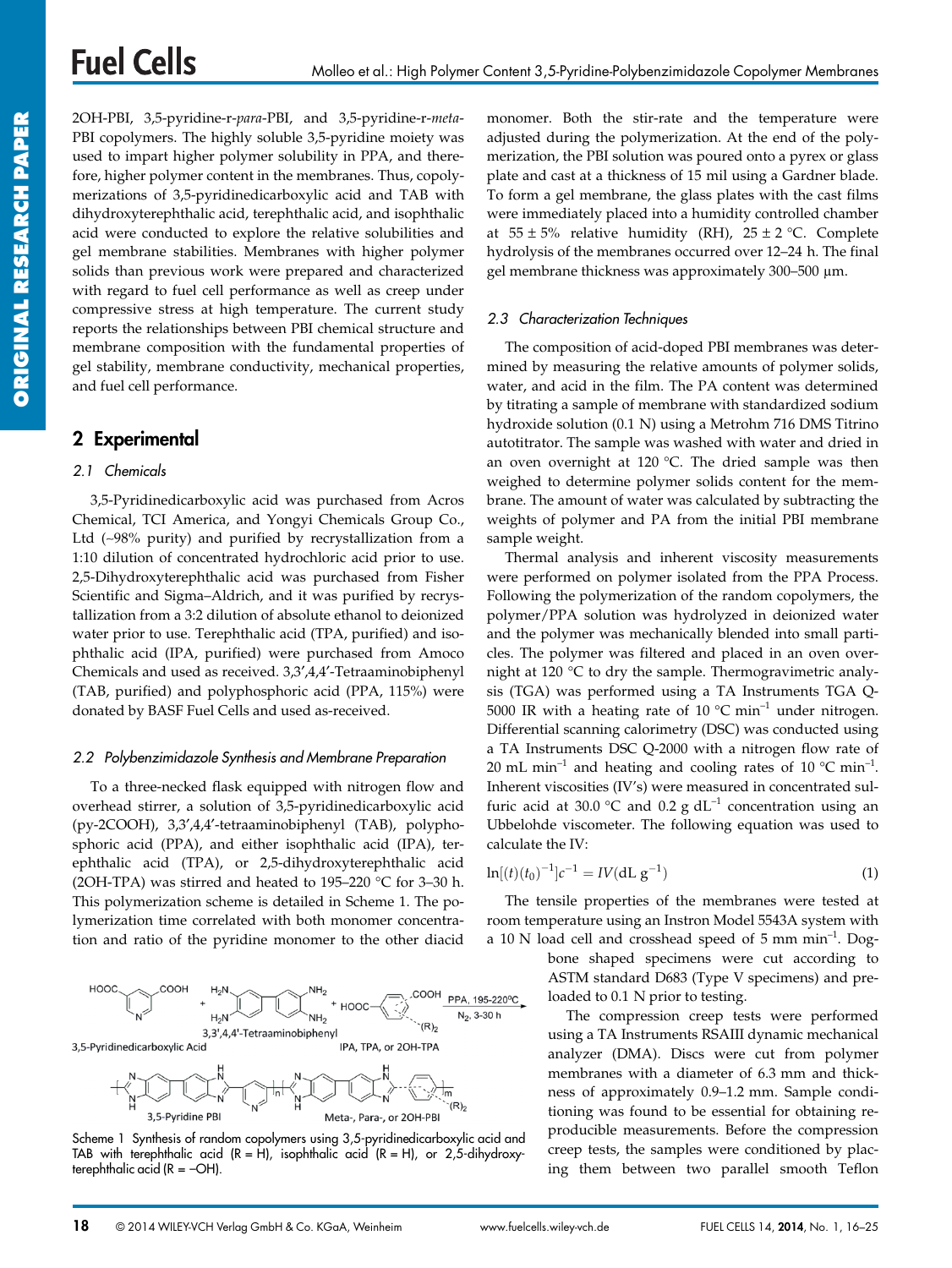blocks at 180 °C for approximately 24 h. Little or no compressive stress was applied, but the blocks kept the sample discs flat while the water and PA content equilibrated. The sample was then transferred directly into the DMA. In a typical compression creep test, a step stress was applied to the sample and held constant for 20 h. The deformation of the test specimen was recorded as a function of time. To ensure the compression stress was uniaxial, the compression tool surfaces were coated with PTFE to minimize the friction between the sample and the tool. The creep compliance was calculated by dividing the strain with the applied stress, and the compliance as a function of time was fitted with the Maxwell model [27]:

$$
J(t) = J_s^0 + t\eta_0^{-1}
$$
 (2)

where  $J_s^0$  represents the steady-state (recoverable) compliance, t is time, and  $\eta_0$  is the extensional viscosity at zero extension rate. All tests were carried out at 180 °C, and the applied stress level was selected to be 0.1 MPa.

Frequency sweep tests were also performed using the TA Instruments RSAIII at various temperatures to characterize the thermal stability of the gel membranes. Cylindrical compression samples of 15 mm diameter and ∼4 mm thickness were used. Before the tests, the samples were conditioned *in vacuo* at 80 °C for 24 h. The storage modulus (*E*′) and loss modulus (*E*″) were recorded as functions of frequency at various temperatures. The test frequency spanned from 0.00249 to 9.9 Hz, and a strain amplitude of 0.25% was used.

Ionic conductivities were measured via a four-probe through-plane bulk measurement using an AC Zahner IM6e impedance spectrometer that scanned a frequency range from 1 to 100 kHz. A rectangular sample of membrane  $(3.5 \text{ cm} \times 7.0 \text{ cm})$  was placed in a glass cell with four platinum wire current collectors. Two outer electrodes set 6.0 cm apart supplied current to the cell, while the two inner electrodes 2.0 cm apart on opposite sides of the membrane measured the voltage drop. To ensure a through-plane bulk measurement of the membrane ionic conductivity, the two outer electrodes were placed on opposite sides of the membrane and the two inner electrodes were arranged in the same manner. The reported conductivities were of preconditioned (dried) membranes that were held at  $>100$  °C for at least two hours. Proton conductivity was calculated using the following equation:

$$
\sigma = D(LBR)^{-1} \tag{3}
$$

where *D* was the distance between the two test current electrodes, *L* was the thickness of the membrane, *B* was the width of the membrane, and *R* was the measured resistance.

Membrane electrode assemblies consisted of the polymer membrane sandwiched between two electrodes. MEAs were prepared by hot pressing the acid-doped membrane between an anode electrode and a cathode electrode at 150 °C for 90–150 s using  $2.0 \times 10^4$  N (4,500 lbs) of force and compressing to 80% its original thickness. Prior to compression, the membrane was pretreated with concentrated PA (<10 s) to wet its surface, thereby reducing the interfacial resistance of the membrane-catalyst interface. Electrodes were received from BASF Fuel Cell, Inc. with 1.0 mg  $cm^{-2}$  platinum (Pt) catalyst loading. Anode electrodes contained only Pt as the catalyst, while the cathode electrodes contained a BASF Fuel Cell standard cathode Pt alloy. The active area of the electrodes was  $45.15 \text{ cm}^2$ . Fuel cell fabrication was conducted by assembling the cell components as follows: end plate:anode current collector:anode flow field:MEA:cathode flow field:cathode current collector:end plate. Gaskets were used on either side of the MEA to control compression. Following assembly, the cell was evenly clamped to 5.65 N m (50 in. lbs) of pressure.

Fuel cell performance was measured on  $50 \text{ cm}^2$  (active area  $45.15 \text{ cm}^2$ ) single stack fuel cells using test stations obtained from Plug Power or purchased from Fuel Cell Technologies. Polarization curves were obtained at various temperatures (120–180 °C) with hydrogen as a fuel and different oxidants (air or oxygen gas). Fuel cells were operated for at least 100 h (break-in period) at 0.2 A  $cm^{-2}$  at 180 °C before measurement of polarization curves. Long-term stability testing was performed under static current and temperature conditions of 0.2 A  $cm^{-2}$  and 180 °C with constant flow rates of hydrogen and air. Degradation rates of long-term fuel cell operations were calculated by linear fitting of cell voltage data points with respect to time. Product water and PA from the exhaust gases were collected by passing the gases through bottles containing distilled water. The PA loss was determined by analyzing the water in the collection bottles using an ascorbic acid test and UV–Vis absorbance at 880 nm wavelength [28].

# **3 Results and Discussion**

#### *3.1 Synthesis and Characterization of Random Copolymers*

Three series of 3,5-pyridine-r-2OH-PBI, 3,5-pyridine-r*para*-PBI, and 3,5-pyridine-r-*meta*-PBI copolymers were polymerized and cast into membranes using the PPA Process. The ratio of pyridine monomer to either isophthalic, terephthalic, or 2,5-dihydroxyterephthalic acid was adjusted for each polymerization. Stoichiometric control of diacid:tetraamine was maintained at 1:1 for all polymerizations. The random nature of the polymerizations, particularly for the 3,5-pyridine dicarboxylic acid and dihydroxyterephthalic acid, was studied. Elemental analysis for the 50/50 copolymer polymerization for nitrogen and oxygen content did not show any deviations over a broad range of monomer conversion, thus implying the random nature of the copolymers.

Thermal analysis and inherent viscosity (IV) measurements of the copolymers were conducted on polymer samples isolated from the PPA solution as described in the Section 2.3. Differential scanning calorimetry did not show any transitions up to 350 °C and thermal gravimetric analysis showed that decomposition occurred at >400 °C in nitrogen for all of the copolymers tested. IV measurements of the copolymers yielded ranges of 1.18–1.87 dL  $g^{-1}$  for the 3,5-pyri-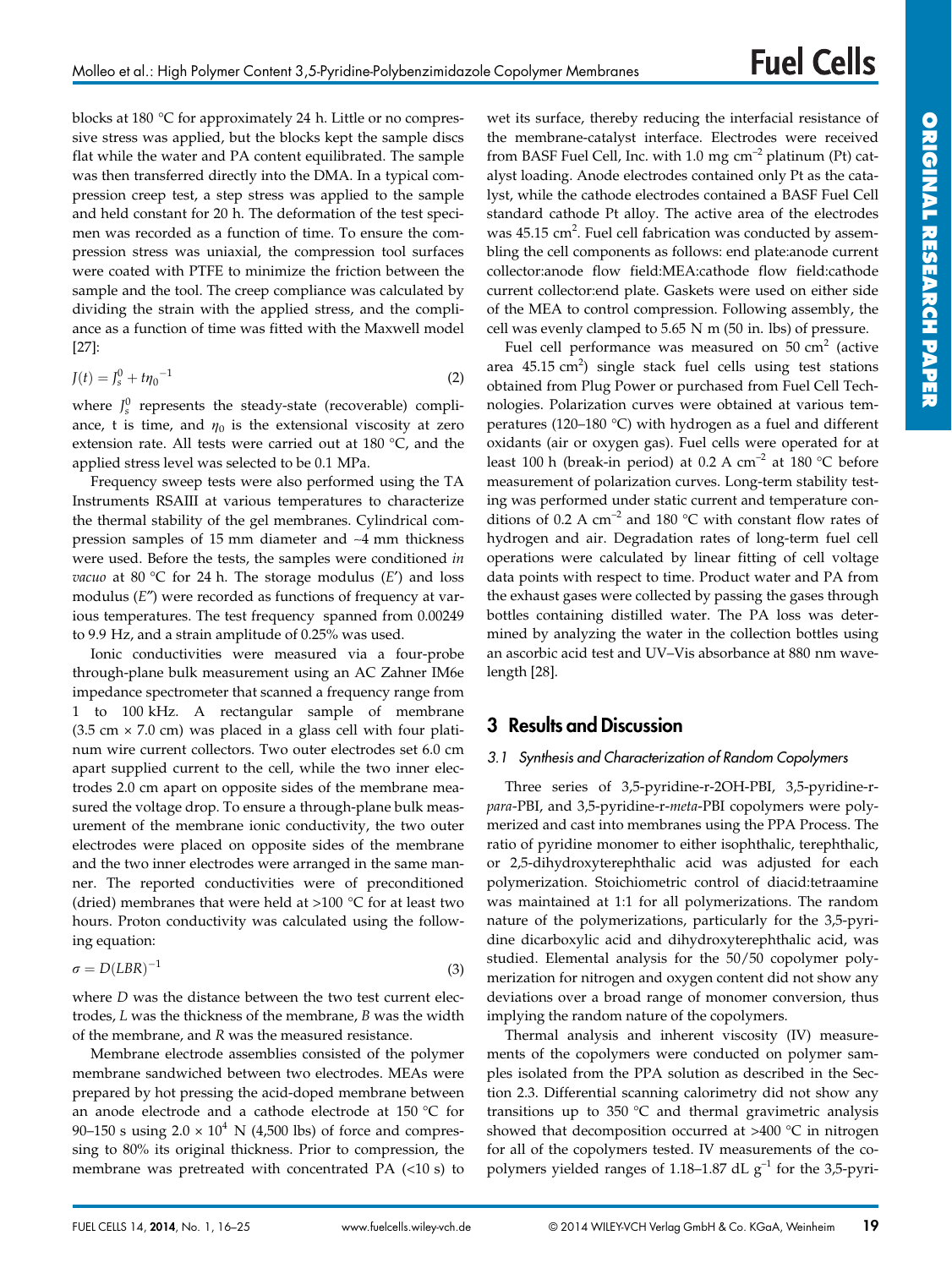dine-r-*para*-PBIs, 0.30–1.43 dL g–1, for the 3,5-pyridine-r-*meta*-PBIs, and 0.60–1.02 dL  $g^{-1}$  for the 3,5-pyridine-r-2OH-PBIs. These IVs indicate low-to-moderate molecular weights for the copolymers. It was apparent that as the initial monomer concentration in the polymerizations increased, the polymerization time to attain a high solution viscosity and the resulting inherent viscosity of the polymer decreased. This trend is shown in Figure 2. Additionally, the polymerization time to reach a high viscosity that could still be cast decreased as the ratio of pyridine monomer to either terephthalic, isophthalic, or 2,5-dihydroxyterephthalic acid decreased.

#### *3.2 Gel Film Formation*

As described previously, the PPA Process is a facile route for producing PBI membranes [3]. All copolymers were cast directly from the polymerization solutions at 195–220 °C onto glass plates. Higher polymer content membranes needed to be cast thinner than the lower polymer content, traditional PPA processed membranes to produce similar thicknesses of the membranes following hydrolysis of the PPA to PA. All of the high polymer content membranes were cast at 15 mil (0.381 mm) and produced membranes with thicknesses between 0.3 and 0.5 mm. Following hydrolysis of the PPA to PA and the simultaneous sol-to-gel transition, excess water and PA were drained from the membranes prior to their characterization.

The ability to process high solids-content 3,5-pyridine-r-2OH-PBIs, 3,5-pyridine-r-*para*-PBIs, and 3,5-pyridine-r-*meta*-PBIs into gel films was dependent on both the initial monomer charge in the polymerization vessel and the ratio of the two diacid monomers. The amount of time needed to reach an appropriate viscosity suitable for film casting (judged visually) was strongly influenced by the ratio of pyridine monomer to the less soluble monomer. This trend is shown in Figure 3. Because the introduction of 2OH-, *para*-, or *meta*-PBI decreased the solubility of the copolymer in PPA, the polymerization solutions with a higher ratio of dihydroxyterephthalic acid, terephthalic acid, or isophthalic acid attained a high viscosity relatively quickly (causing a decrease in the polymerization time) and eventually reaching a viscosity where the solution no longer flows and could not be cast into



Fig. 2 The inherent viscosities of (a) 5:1 ratio (diamonds) and (b) 3:1 ratio (squares) 3,5-pyridine-r-*para*-PBIs.

a membrane. It is also important to note that the IV of the copolymers decreased concomitantly with decreasing polymerization time. As shown previously [3], high IVs are required for membranes to possess suitable mechanical properties. Thus, the low solubility of the copolymer composition, high viscosity of the polymerization solution, and decreased IV all combined to limit the copolymer compositions that could provide suitable membranes.

#### *3.3 Membrane Properties*

To investigate the suitability of 3,5-pyridine-r-2OH-PBI, 3,5-pyridine-r-*para*-PBI, and 3,5-pyridine-r-*meta*-PBI membranes for fuel cell use, both mechanical properties and proton conductivities were measured.

Both physical touch and tensile tests indicated that the room temperature mechanical properties of all copolymers increased with increasing polymer solids content in the membrane. This trend was true for all copolymer series and shown in Figure 4 for the 3,5-pyridine-r-*para*-PBI series. All of the Young's Moduli of the random copolymers were much higher than that of *para*-PBI (<1.5 MPa at 25 °C) which had a 4.5% polymer solids content in the as-cast membrane [3].

Upon heating the copolymer films to operating conditions (180 °C), it was observed that membranes with a high ratio of 3,5-pyridine-PBI to *para*-PBI or 2OH-PBI were thermally unstable (discussed later). Similarly, almost all of the 3,5-pyridine-r-*meta*-PBI membranes exhibited thermal instability of the gel structure upon heating. Visual inspection confirmed



Fig. 3 Polymerization time to reach a high solution viscosity for 3,5-pyridine-r-*para*-PBIs. The blue region indicates either that the polymerization solution was too viscous to cast or that the inherent viscosity of the polymer was too low to make a stable membrane. Final polymerization temperatures were up to 220 °C with an initial monomer charge of 12 wt.%.



Fig. 4 Young's modulus (in tension) of 3,5-Pyridine-r-*para*-PBI as-cast membrane films measured at 25 °C.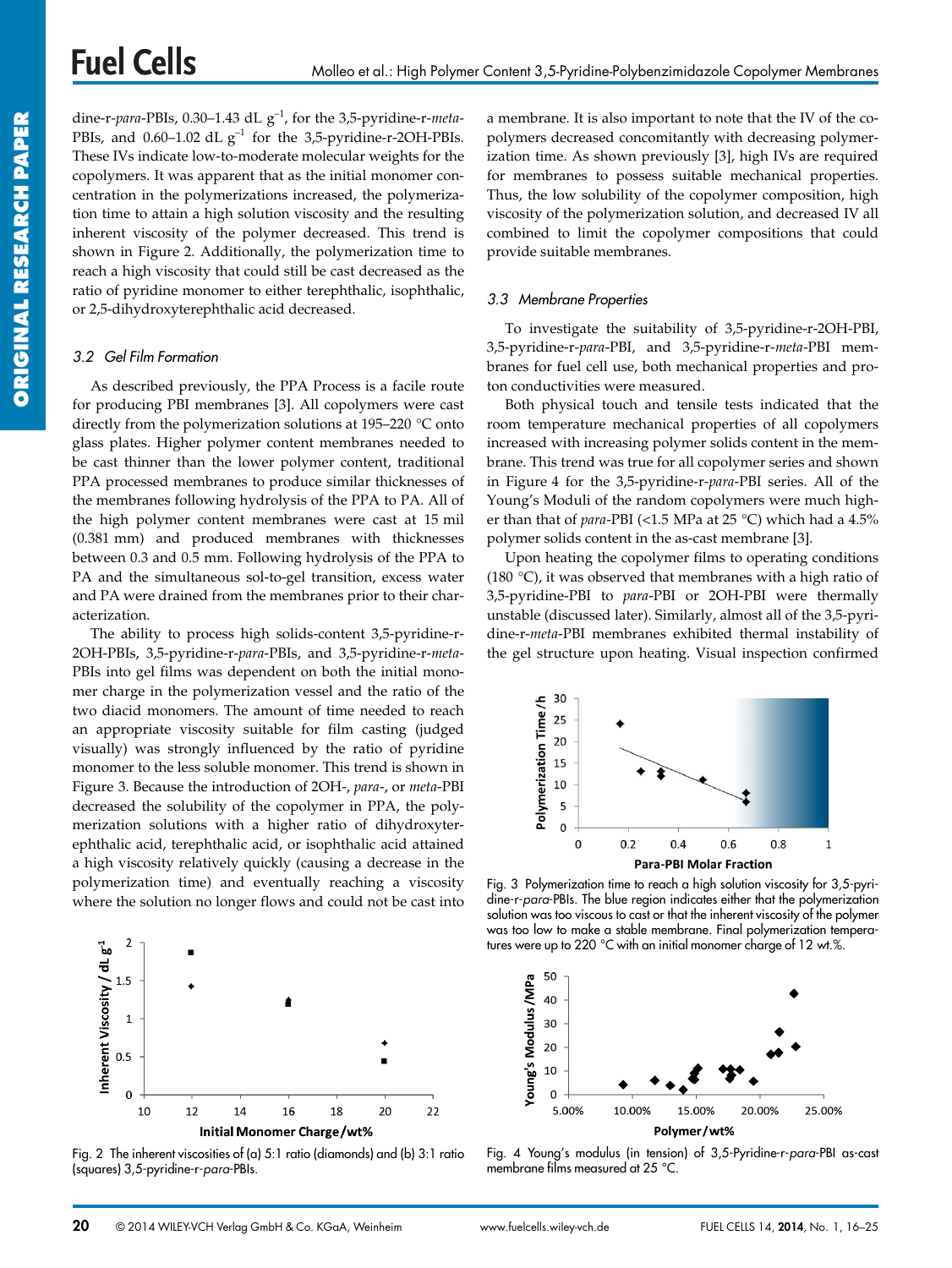that these gel membrane transitioned from a solid-like gel to a viscous liquid when they were heated. For this reason, 3,5 pyridine-r-*meta*-PBIs were not processed into MEAs for further high temperature electrochemical studies. Furthermore, it was determined that only specific ratios of 3,5-pyridinedicarboxylic acid to TPA or 2OH-TPA were feasible to polymerize and cast into stable membranes. If the *para*-PBI molar fraction is near unity, the polymerization solutions cannot be cast as membranes due to the low polymer IV or very high solution viscosity. Two different phenomena were responsible for the observed behavior. At low *para*-PBI copolymer content, the more soluble 3,5-pyridine monomer allowed polymerization to proceed to higher polymer IV and thus the ability to cast the polymerization solutions into membranes. However, in this composition range, the more soluble 3,5-pyridine content copolymer membranes were not stable at high temperatures. Conversely, at high *para*-PBI copolymer content, the less soluble terephthalic acid prevented the polymerization from reaching high IV. Thus, the combination of low solubility and shorter polymerization times (lower molecular weights) resulted in solutions that did not produce membranes or poor ones at best. Figure 5 illustrates the phase stability-processing maps for preparing usable membranes at initial monomer charges of 12 and 16 wt.% for 3,5-pyridine-r-*para*-PBI copolymers. Since 2OH-PBI has lower solubility than *para*-PBI, the processing window for 3,5-pyridine-r-2OH-PBI was comparatively smaller. The fuel cell performances of the membranes at the mid-composition range at 180 °C following break-in are also shown in Figure 5. The



Fig. 5 Phase stability-processing maps and non-optimized fuel cell performances at 0.2 A cm<sup>-2</sup> using H<sub>2</sub>:Air at a 1.2:2.0 stoichiometric ratio (following break-in) of 3,5-pyridine-r-*para*-PBI gel films. Membranes were cast from 12 wt.% monomer charge (top) and 16 wt.% monomer charge (bottom) solutions. The red areas represent membrane compositions with poor gel thermal stability at 180 °C, and blue areas represent compositions yielding polymerization solutions that did not lead to usable cast films.

results indicate that membranes produced within these processing windows are viable for fuel cells.

To further investigate the creep resistance of the gel membranes under static compression, creep tests were performed on several high solid content membranes as well as on a commercial *para*-PBI gel membrane (low solid, ∼5 wt.%) at 180 °C. The membranes were tested under anhydrous conditions to simulate fuel cell operating conditions. Figure 6 shows the creep compliance curves for a *para*-PBI, a 3,5-pyridine-r-*para*-PBI (py:*para* = 1:1), and a 3,5-pyridine-r-2OH-PBI (py:2OH = 1:1). Each compliance curve represents an average of at least two experimental data sets obtained under the same conditions. In general, the compressive creep compliance of each gel material increased with time as the result of membrane thinning under static compression. After an initial nonlinear transition period (2–4 h), the compliance appears to increase linearly with time, but the actual compliance slope (rate of increase) decreased gradually over time due to the compression of the membrane structure and the concomitant composition change. The compression creep tests yield two important metrics, creep compliance and creep rate, that can be used to evaluate a gel membrane's resistance to creep deformation. A material with good creep resistance should have low values of both creep compliance and creep rate. Comparison of the low polymer content *para*-PBI gel (<5 wt.%) with the high polymer content pyridine-PBI gels (>10 wt.%) shows that the low-solid *para*-PBI gel's compliance was more than twice those of the high-solid PBI gels after 20 h of static compression at 180 °C. In addition, the average creep rates (change of compliance over a period of time) during the last 12 h of test for the 3,5-pyridine-r-*para*-PBI and the 3,5-pyridine-r-2OH-PBI were 0.038 and 0.028 (MPa h)<sup>-1</sup>, respectively, two to three times smaller than the value of 0.097 (MPa h)<sup>-1</sup> for the low-solid *para*-PBI. Hence the high-solid PBI gel membranes exhibited superior creep resistance performance relative to the low-solid PBI gel.

An accurate method of detecting the gel-to-solution transition for thermally unstable membranes was desired to streamline the selection process for high temperature electrochemical



Fig. 6 Creep compliance curves of 3,5-pyridine/*para*-PBI (py:*para* = 1:1, 19.5 wt.% polymer, dotted line), 3,5-pyridine/2OH-PBI (py:2OH = 1:1, 14.6 wt.% polymer, dash-dot line) and *para*-PBI (<5 wt.% polymer, solid line) membranes, preconditioned at 180 °C for 24 h and compressed at 0.1 MPa at 180 °C.

**ORIGINAL**

**RESEARCH**

**PAPE PER**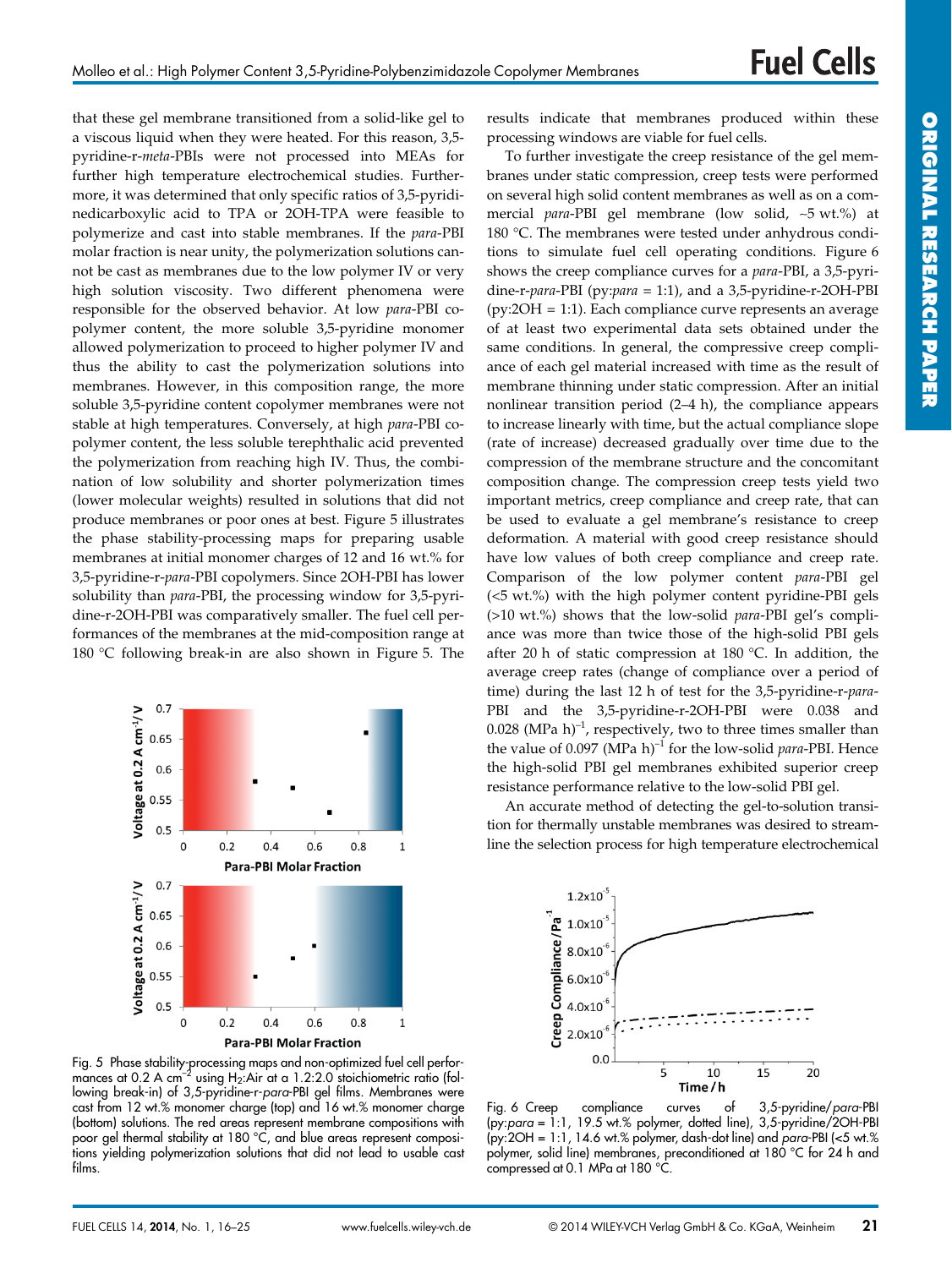characterization. A frequency sweep test at various temperatures was performed on a high polymer content membrane with known thermal instability below 180 °C. Figure 7 shows the frequency-dependent storage (*E*′) and loss (*E*″) modulus curves of a 3,5-pyridine-r-*para*-PBI (py:*para* = 5:1) gel membrane. At each temperature, as *x* decreased, both *E*′ and *E*″ decreased. At temperatures below 140 °C, the storage modulus curve was always above the loss modulus curve in the entire measured frequency range. At temperatures above 150 °C, a crossover of *E*′ and *E*″ occurred, i.e.,  $\tan \delta = (E'')(E')^{-1} \geq 1$ , as frequency decreased. Such a crossover of *E*′ and *E*″ indicates a transition from elastic, solid-like behavior to viscous, liquid-like behavior. Figure 7b shows that the transition occurred between 140 and 150 °C. The thermal instability of this membrane is attributed to the high percentage of the 3,5-pyridine moiety, as gel-to-solution transitions of similar high polymer content membranes with low 3,5 pyridine proportions are not observed. These measurements support the observation of gel thermal instabilities of select copolymer compositions.

It is well known that proton conductivity is an important property of a fuel cell membrane. In high temperature PBI fuel cell membranes, proton conductivities have previously been shown as dependent on water content, PA content, membrane morphology, and membrane chemistry [7, 12, 16,

19, 20]. Because PBI fuel cells are operated at temperatures between 160 and 180 °C, the effects of water on proton transport are considered to be minimal. Therefore, proton conductivities were measured on anhydrous membranes at temperatures ranging from 25 to 180 °C. Figure 8 shows proton conductivity and PA content of 3,5-pyridine-r-*para*-PBI membranes as functions of polymer content (wt.%). The correlation of the data sets shows that proton conductivities generally increase with increasing PA content for these PBI membranes. By adjusting the initial monomer wt.% in the polymerization, both the PA content of the final membrane and the proton conductivity could be controlled reasonably well. As long as the membrane was thermally stable up to  $180 °C$ , there seemed to be no direct correlation between the chemistry of the high solids membranes and their respective conductivities within a copolymer series.

Figure 9 compares the dependence of the proton conductivities of Nafion, a PPA-processed *para*-PBI homopolymer membrane, and a high solids content 3,5-pyridine-r-*para*-PBI copolymer. Nafion, a perfluorosulfonic acid-based PEM that relies on water to assist proton conduction, exhibits a conductivity of approximately 0.08 S cm<sup>-1</sup> at 80 °C [3, 29]. However, its ability to transport protons is drastically reduced at tem-



Fig. 7 (a) Storage modulus *E*′ (filled symbols) and loss modulus *E*″ (open symbols) of a high polymer content 3,5-pyridine-r-*para*-PBI (py:*para* = 5:1) gel membrane as functions of oscillation frequency  $\omega$  (Hz) at various temperatures. Each set of data is shifted by an integer number A (from –2 to +3) on the log frequency scale to avoid data overlap.(b) Loss tangent (tan *d*) as a function of temperature at various oscillation frequencies.



Fig. 8 Anhydrous proton conductivity of 3,5-pyridine-r-*para*-PBI membranes at 180 °C (top) and their measured PA content (bottom).



Fig. 9 Proton conductivities of membranes composed of Nafion (triangles) [29], *para*-PBI (diamonds), and 3,5-pyridine-r-*para*-PBI (py:*para* = 1:5) (squares).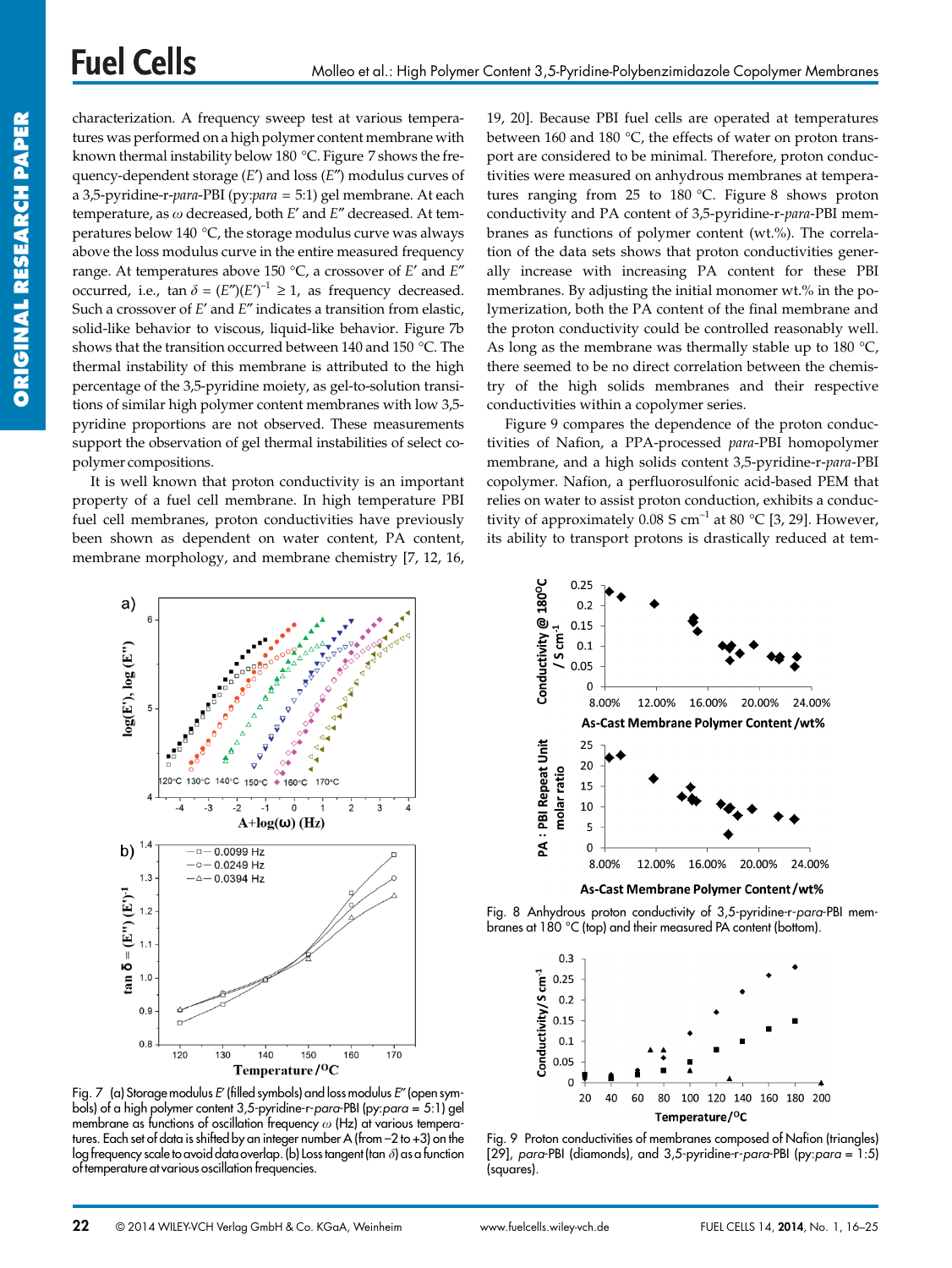peratures above 80 °C due to the evaporation of water, thus requiring a complicated humidity system for fuel cell operation. In comparison, PPA-processed PBI membranes demonstrated much higher anhydrous proton conductivities as the temperature was increased above 100 °C. This improvement of conductivities is attributed to the low vapor pressure of PA and the faster kinetics of the proton transport [30–32]. The *para*-PBI membrane exhibited higher proton conductivity than 3,5-pyridine-r-*para*-PBI membrane due to the former's higher PA content. The *para*-PBI membrane (<10 wt.% polymer) shows a proton conductivity of 0.28 S cm<sup>-1</sup> with a 40:1 molar ratio of PA to polymer repeat unit (PRU); the copolymer membrane (>15 wt.% polymer) reached a proton conductivity of  $0.16$  S cm<sup>-1</sup> with a 11.9:1 PA:PRU molar ratio. Although the copolymer membrane compositions described in this study have slightly lower anhydrous proton conductivities than *para*-PBI homopolymer membranes, the copolymer membranes show much better creep resistance (Figure 6).

It was of interest to further explore the relationship of polymer solids content in the membrane with other important fuel cell properties such as mechanical properties and conductivities. For a single copolymer ratio of 3,5-pyridine-r*para*-PBI (py:*para* = 2:1), three membranes were prepared with varying polymer contents by polymerizing at three different monomer concentrations. Figure 10 shows the room temperature stress–strain curves for the three as-cast membranes (characterization data in Table 1). The data demonstrate that, even for a single copolymer composition that is sufficiently soluble to be polymerized at high monomer concentration, both polymer content and PA/PBI ratio can be adjusted accordingly to produce membranes with controllable compositions. Most importantly, it was shown that membranes could be produced with much higher moduli than previously reported for the PPA Process while maintaining high proton conductivities.



Fig. 10 Stress–strain curves of three 3,5-py-r-*para*-PBI as-cast membranes measured at 25 °C (py:*para* = 2:1). Solid line = MM1-38-5; dotted line = MM1-37-4; dot-dashed line = MM1-36-3.

Steady-state fuel cell tests were performed on many 3,5 pyridine-r-*para*-PBI and 3,5-pyridine-r-2OH-PBI membranes at 180 °C. All MEAs constructed from high polymer content membranes were surface pretreated (∼10 s) with concentrated PA prior to MEA fabrication. This pretreatment wet the surfaces of the membrane and decreased the resistances at the anode and cathode interfaces. Long-term studies were conducted on specific copolymer membranes and the exhaust gases were passed through water bottles to trap PA for subsequent analysis.

Figure 11 shows the voltage degradation characteristics and the measured PA loss data for a 3,5-pyridine-r-*para*-PBI membrane (py:*para* = 1:5) operated at 180 °C. A very low voltage degradation rate of 5.23  $\mu$ V h<sup>-1</sup> was measured at  $0.2$  A cm<sup>-2</sup> following a 100 h break-in period, which is significantly lower than *para*-PBI (60  $\mu$ V h<sup>-1</sup>) at 190 °C [5]. The total PA loss rate (~16.53 ng cm<sup>-2</sup> h<sup>-1</sup>) was an order of magnitude less than *para*-PBI (~110.4 ng cm<sup>-2</sup> h<sup>-1</sup>) at 190 °C [5]. These differences could partially be attributed to the difference in operating temperatures. PA loss from the cathode was greater than the PA loss from the anode which was likely affected by the water generated at the cathode. This PA loss rate, when compared to the total amount of PA in the copolymer membrane, suggests that PA loss will not be a major factor of fuel cell failure.

The long-term cell test in Figure 11 failed at 2,350 h due to a malfunction of the silicon rubber heaters of the cell hardware and subsequent overheating (>200 °C). Failure of the



Fig. 11 Long-term steady-state performance of a 3,5-pyridine-r-*para*-PBI copolymer membrane at 180 °C. The active area of the cell was 45.15 cm<sup>2</sup>, the current density was 0.2 A cm<sup>-2</sup>, and the hydrogen:air ratio was 1.2:2.0 stoichiometric ratio. Anode PA loss (hollow squares) = 0.63 ng cm<sup>-2</sup> h<sup>-1</sup>, Cathode PA loss (solid squares) =  $15.90$  ng cm<sup>-2</sup> h<sup>-1</sup>, degradation rate =  $5.23 \mu V h^{-1}$ 

Table 1 Comparison of polymer content in as-cast membranes with PA content, Young's modulus, and anhydrous proton conductivity of three 3,5-py-r*para*-PBIs, where py:*para* = 2:1.

| Membrane name<br>Polymer content (wt.%) | PA:PBI repeat unit (molar ratio) | Young's modulus (MPa) | Proton conductivity at 180 $^{\circ}$ C (S cm <sup>-1</sup> ) |
|-----------------------------------------|----------------------------------|-----------------------|---------------------------------------------------------------|
| MM1-36-3<br>14.76                       | 14.78                            | 6.71                  | 0.16                                                          |
| MM1-37-4<br>18.44                       | 7.89                             | 10.45                 | 0.08                                                          |
| 22.71<br>MM1-38-5                       | 6.98                             | 42.54                 | 0.05                                                          |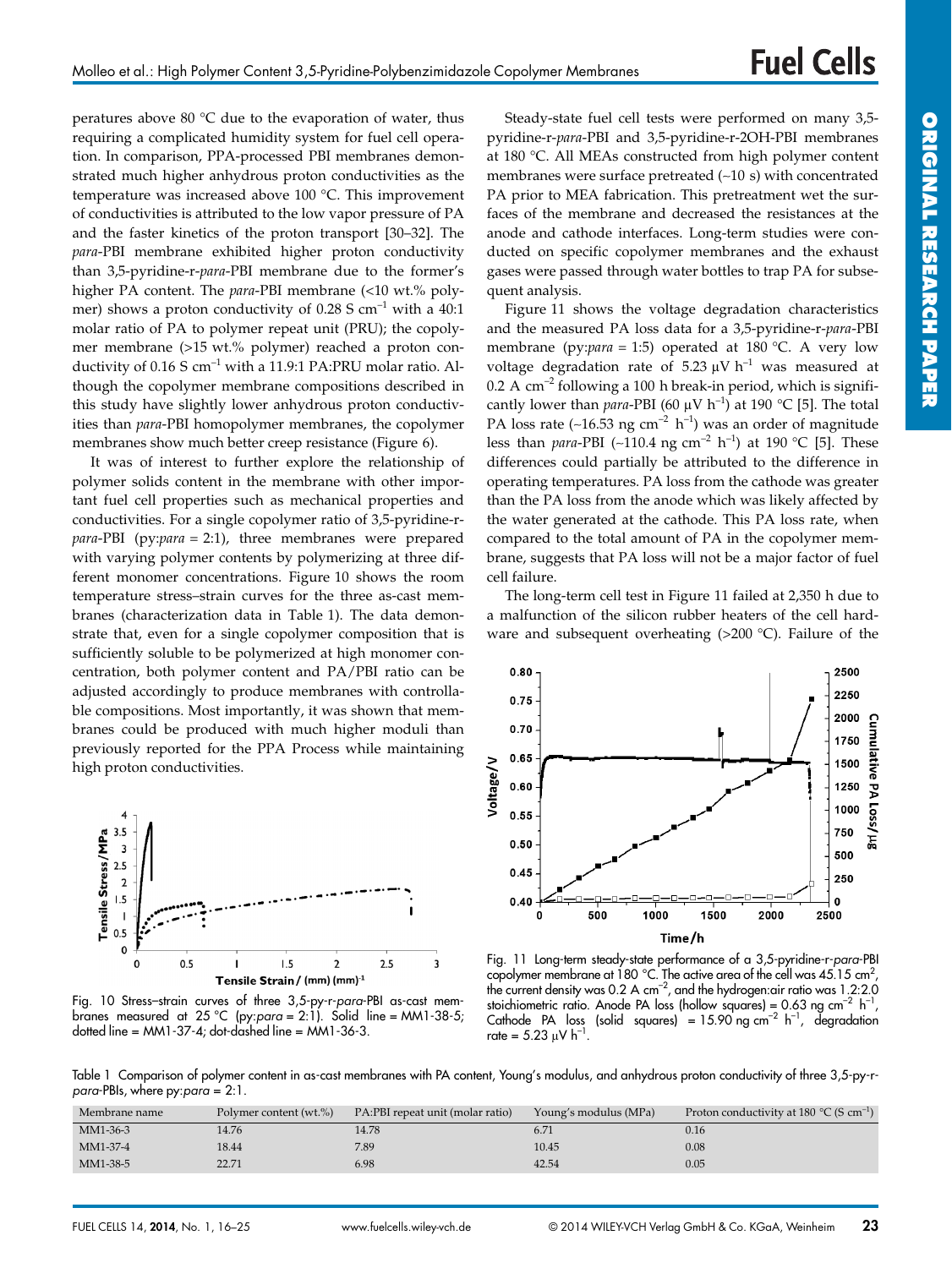#### Molleo et al.: High Polymer Content 3,5-Pyridine-Polybenzimidazole Copolymer Membranes

membrane was observed by the decrease in both fuel cell performance and increase in the PA loss rate.

# **4 Conclusion**

**Fuel Cells** 

Three series of 3,5-pyridine-r-2OH-PBI, 3,5-pyridine-r*para*-PBI, and 3,5-pyridine-r-*meta*-PBI copolymers were polymerized and cast into membranes using the PPA Process. The ratio of 3,5-pyridine dicarboxylic acid monomer to isophthalic, terephthalic, or 2,5-dihydroxyterephthalic acid was easily adjusted for each polymerization, thereby allowing a large range of polymers to be produced. Both the initial monomer charge and the ratio of the diacid monomers were used to construct phase stability-processing maps that described copolymer compositions that could be prepared at high solids content solutions and cast into membranes.

Membranes prepared using the 3,5-pyridine-r-*meta*-PBI copolymers exhibited thermally unstable gel structures due to the high solubility of the copolymers in PA at 180 $\degree$ C, or they displayed liquid-like behavior (high creep compliance) at high temperatures. Membranes prepared from 3,5-pyridine-r*para*-PBIs and 3,5-pyridine-r-2OH-PBIs were stable at high temperatures when the amount of the more soluble 3,5-pyridinedicarboxylic acid was not too high. Copolymer compositions were identified with sufficient solubility and high temperature membrane stability to evaluate the effects of initial monomer polymerization charge on membrane composition, mechanical properties, and proton conductivity.

Long-term fuel cell tests were performed on a 3,5-pyridine-r-*para*-PBI membrane, and compared to previous results for lower solids content *para*-PBI membranes. An extremely low voltage degradation rate of 5.23  $\mu$ V h<sup>-1</sup> was measured following a 100 h break-in period, which was significantly lower than previous results for *para*-PBI membrane (60  $\mu$ V h<sup>-1</sup>). PA loss measurements indicated that total acid loss rate (16.53 ng cm<sup>-2</sup> h<sup>-1</sup>) is not likely to act as a primary failure mode in steady-state operation.

## **Acknowledgements**

The authors would like to gratefully acknowledge BASF Fuel Cell, Inc., Dr. Gordon Calundann, and Dr. Joerg Belack for technical and financial support of the work. The authors also acknowledge DARPA for partial support of this research.

### **References**

- [1] B. C. H. Steele, A. Heinzel, *Nature* **2001**, *414*, 345.
- [2] D. Dunwoody, J. Leddy, *Electrochem. Soc. Interface* **2005**, *3*, 37.
- [3] L. Xiao, H. Zhang, E. Scanlon, L. S. Ramanthan, E. W. Choe, D. Rogers, T. Apple , B. C. Benicewicz, *Chem. Mater.* **2005**, *17*, 5328.
- [4] S. Yu, B. C. Benicewicz, *Macromolecules* **2009**, *42*, 8640.
- [5] S. Yu, L. Xiao, B. C. Benicewicz, *Fuel Cells* **2008**, *8*, 1654.
- [6] Q. Li, R. He, J. Gao, O. J. Jensen, N. J. Bjerrum, *J. Electrochem. Soc.* **2003**, *150*, A1599.
- [7] R. He, Q. Li, G. Y. Xiao, N. J. Bjerrum, *J. Membr. Sci.* **2003**, *226*, 169.
- [8] A. Chandan, M. Hattenberger, A. El-Kharouf, S. Du, A. Dhir, V. Self, B. Pollet, A. Ingram, W. Bujalski, *J. Power Sources* **2013**, *231*, 264.
- [9] J. S. Wainright, J. T. Wang, D. Weng, R. F. Savinell, M. Litt, *J. Electrochem. Soc.* **1995**, *142*, L121.
- [10] M. Litt, R. Ameri, Y. Wang, R. F. Savinell, J. S. Wainright, *Mater. Res. Soc. Symp. Proc.* **1999**, 313.
- [11] Y. Zhai, H. Zhang, G. Liu, J. Hu, B. Yi, *J. Electrochem. Acta* **2006**, *52*, 394.
- [12] Q. Li, H. A. Hjuler, N. J. Bjerrum, *J. Appl. Electrochem.* **2001**, *31*, 773.
- [13] O. E. Kongstein, T. Berning, B. Borresen, F. Seland, R. Tunold, *Energy* **2006**, *32*, 418.
- [14] G. Qian, B. C. Benicewicz, *J. Polym. Sci., Part A* **2009**, *47*, 4064.
- [15] S. Yu, H. Zhang, L. Xiao, E. W. Choe, B. C. Benicewicz, *Fuel Cells* **2009**, *9*, 318.
- [16] J. Mader, X. Lixiang, T. Schmidt, B. C. Benicewicz, *Adv. Polym. Sci.* **2008**, *216*, 63.
- [17] P. J. Flory, *Faraday Discuss. Chem. Soc.* **1974**, *57*, 7.
- [18] D. C. Seel, B. C. Benicewicz, L. Xiao, T. J. Schmidt, *Handb. Fuel Cells* **2009**, *5*, 300.
- [19] M. Molleo, T. J. Schmidt, B. C. Benicewicz, *Encyclopedia of Sustainability, Science and Technology*, Springer Science+Business Media LLC, (Ed. R.B. Meyers), New York, USA, **2012**, p. 391.
- [20] J. S. Wainright, R. F. Savinell, M. H. Litt, *Handb. Fuel Cells*, **2003**, *3*, 436.
- [21] U.S. Dept. Energy, An integrated strategic plan for the research, development, and demonstration of hydrogen and fuel cell technologies, **2011**. Available at http:// www1.eere.energy.gov/hydrogenandfuelcells/pdfs/ program\_plan2011.pdf.
- [22] A. Suvorov, J. Elter, R. Staudt, R. Hamm, G. Tudryn, L. Schadler, G. Eisman, *Int. J. Solids Struct*. **2008**, *45*, 5987.
- [23] K. A. Patankar, D. A. Dillard, S. W. Case, M. W. Ellis, Y.-H. Lai, C. S. Gittleman, *Fuel Cells* **2012**, *12*, 787.
- [24] Y.-H. Lai, C. K. Mittelsteadt, C. S. Gittleman, D. A. Dillard, *J. Fuel Cell Sci. Technol.* **2009**, *6*, 0210021.
- [25] Y. Li, D. A. Dillard, S. W. Case, M. W. Ellis, Y.-H. Lai, C. S. Gittleman, D. P.Miller,*J. Power Sources* **2009**, *194*, 873.